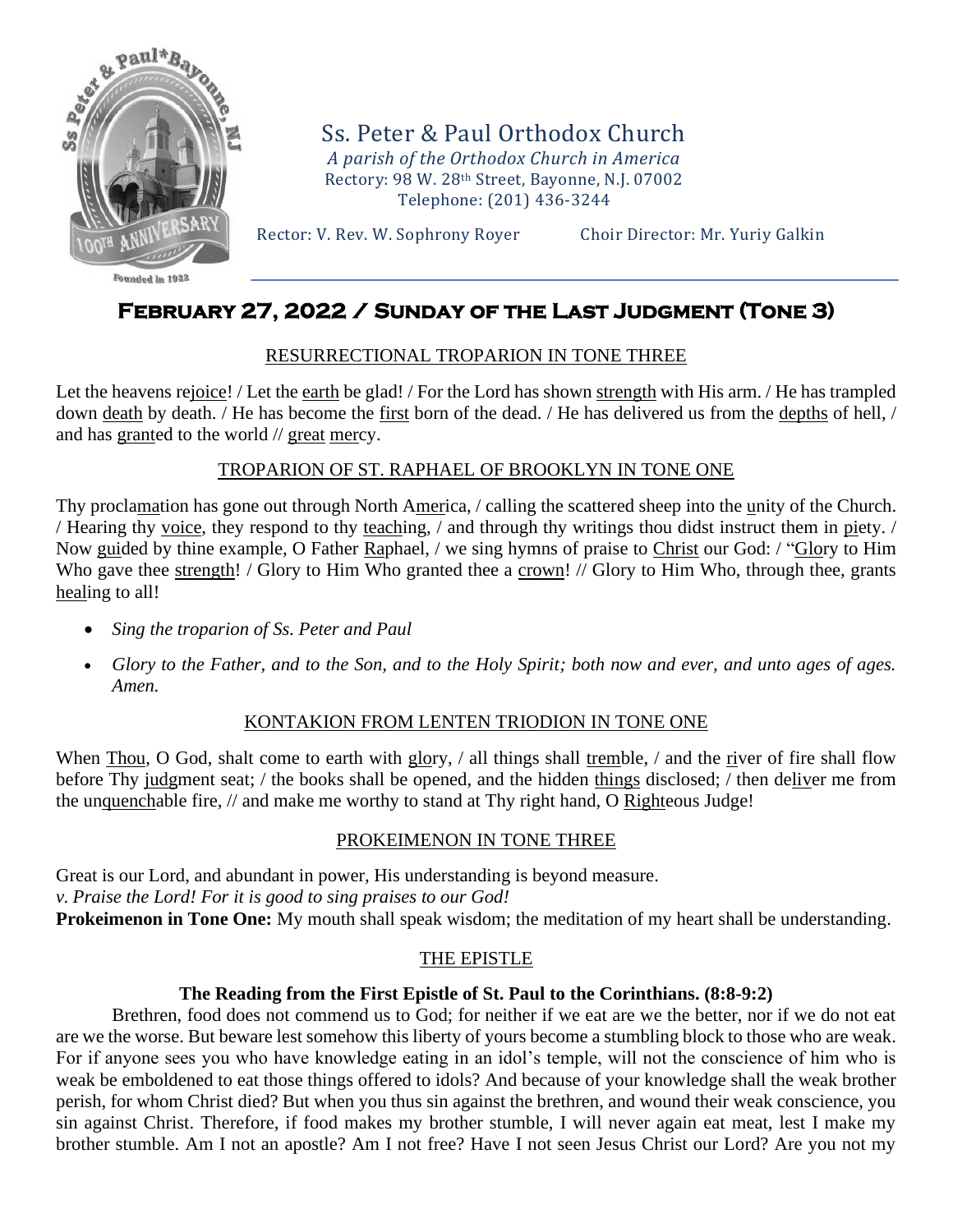work in the Lord? If I am not an apostle to others, yet doubtless I am to you. For you are the seal of my apostleship in the Lord.

#### **The Reading from the Epistle of St. Paul to the Hebrews. (13:17-21)**

Brethren, obey those who rule over you, and be submissive, for they watch out for your souls, as those who must give account. Let them do so with joy and not with grief, for that would be unprofitable for you. Pray for us; for we are confident that we have a good conscience, in all things desiring to live honorably. But I especially urge you to do this, that I may be restored to you the sooner. Now may the God of peace who brought up our Lord Jesus from the dead, that great Shepherd of the sheep, through the blood of the everlasting covenant, make you complete in every good work to do His will, working in you what is well pleasing in His sight, through Jesus Christ, to whom be glory forever and ever. Amen.

#### ALLELUIA IN TONE EIGHT

Alleluia! Alleluia! Alleluia!

*v. Come, let us rejoice in the Lord! Let us make a joyful noise to God our Savior! v. Let us come before His presence with thanksgiving; let us make a joyful noise to Him with songs of praise. v. The mouth of the righteous shall meditate wisdom, and his tongue shall speak of judgment.*

#### THE GOSPEL

#### **The Reading from the Holy Gospel according to St. Matthew. (25:31-46)**

When the Son of Man comes in His glory, and all the holy angels with Him, then He will sit on the throne of His glory. All the nations will be gathered before Him, and He will separate them one from another, as a shepherd divides his sheep from the goats. And He will set the sheep on His right hand, but the goats on the left. Then the King will say to those on His right hand, 'Come, you blessed of My Father, inherit the kingdom prepared for you from the foundation of the world: for I was hungry and you gave Me food; I was thirsty and you gave Me drink; I was a stranger and you took Me in; I was naked and you clothed Me; I was sick and you visited Me; I was in prison and you came to Me.' Then the righteous will answer Him, saying, 'Lord, when did we see You hungry and feed You, or thirsty and give You drink? When did we see You a stranger and take You in, or naked and clothe You? Or when did we see You sick, or in prison, and come to You?' And the King will answer and say to them, 'Assuredly, I say to you, inasmuch as you did it to one of the least of these My brethren, you did it to Me.' Then He will also say to those on the left hand, 'Depart from Me, you cursed, into the everlasting fire prepared for the devil and his angels: for I was hungry and you gave Me no food; I was thirsty and you gave Me no drink; I was a stranger and you did not take Me in, naked and you did not clothe Me, sick and in prison and you did not visit Me.' Then they also will answer Him, saying, 'Lord, when did we see You hungry or thirsty or a stranger or naked or sick or in prison, and did not minister to You?' Then He will answer them, saying, 'Assuredly, I say to you, inasmuch as you did not do it to one of the least of these, you did not do it to Me.' And these will go away into everlasting punishment, but the righteous into eternal life."

### **The Reading from the Holy Gospel according to St. John. (10:9-16)**

I am the door. If anyone enters by Me, he will be saved, and will go in and out and find pasture. The thief does not come except to steal, and to kill, and to destroy. I have come that they may have life, and that they may have it more abundantly. I am the good shepherd. The good shepherd gives His life for the sheep. But a hireling, he who is not the shepherd, one who does not own the sheep, sees the wolf coming and leaves the sheep and flees; and the wolf catches the sheep and scatters them. The hireling flees because he is a hireling and does not care about the sheep. I am the good shepherd; and I know My sheep, and am known by My own. As the Father knows Me, even so I know the Father; and I lay down My life for the sheep. And other sheep I have which are not of this fold; them also I must bring, and they will hear My voice; and there will be one flock and one shepherd.

#### COMMUNION HYMNS

Praise the Lord from the heavens, praise Him in the highest! The righteous shall be in everlasting remembrance! He shall not fear evil tidings! Alleluia! Alleluia! Alleluia!